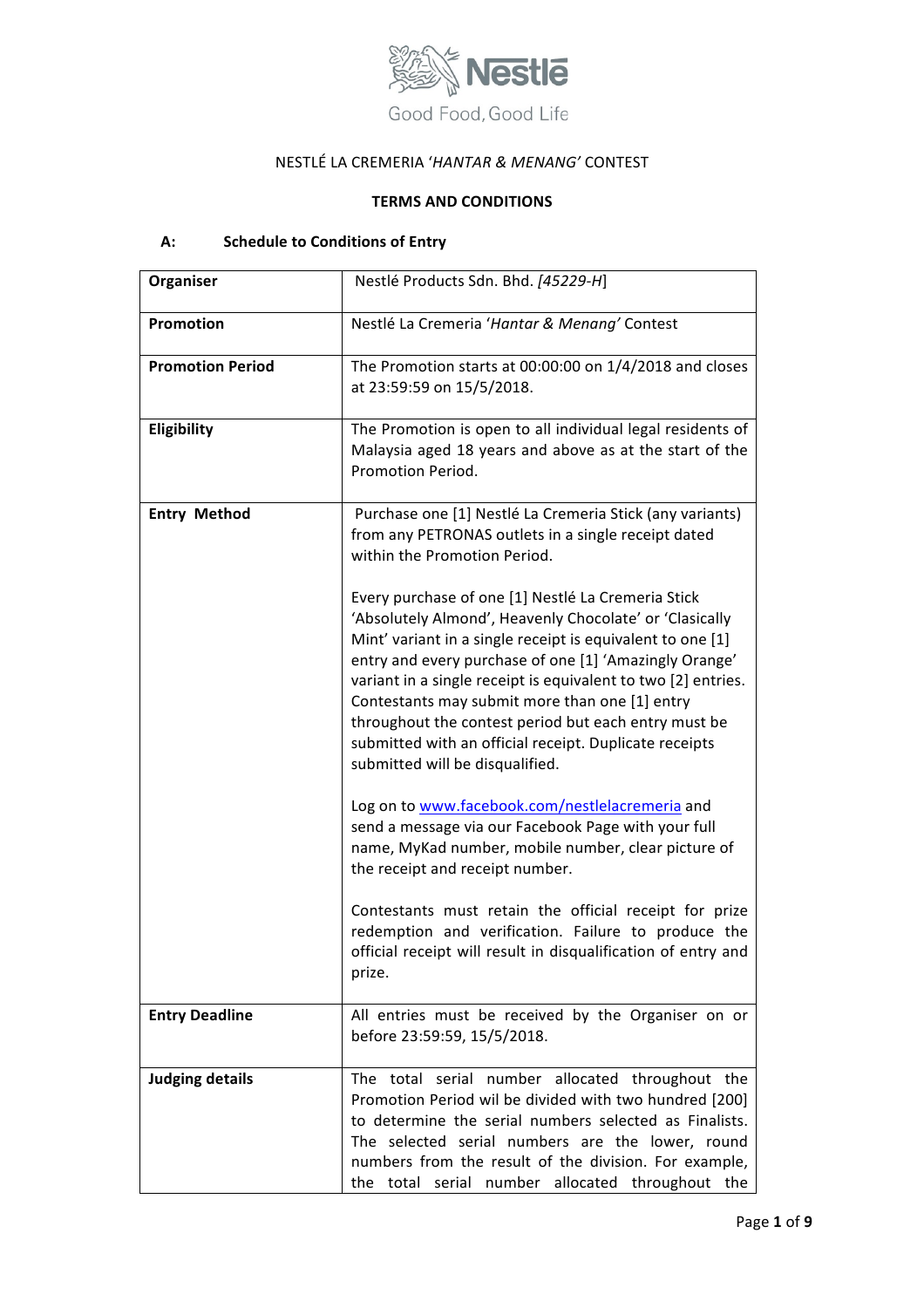|                                  | Promotion Period is 2,000; 2,000/200 = 10. The Finalists<br>are the entries with serial number 10, 20, and so on.<br>The Finalists will be contacted via phone on the contact<br>number submitted in their selected entry to answer two<br>[2] simple questions. If the Finalists are not contactable<br>after three [3] attempts or answer any of the questions<br>incorrectly, a new Finalist will be selected. The new<br>Finalist will be the entry with the next higher serial<br>number. If the Finalists answer the questions correctly,<br>they will be deemed the winner. |
|----------------------------------|------------------------------------------------------------------------------------------------------------------------------------------------------------------------------------------------------------------------------------------------------------------------------------------------------------------------------------------------------------------------------------------------------------------------------------------------------------------------------------------------------------------------------------------------------------------------------------|
|                                  | Contestants are entitled to win only one [1] Prize<br>throughout the Promotion Period.                                                                                                                                                                                                                                                                                                                                                                                                                                                                                             |
| <b>Prizes</b>                    | There are a total of two hundred [200] prizes to be won<br>throughout the Promotion Period. Each winner will win a<br>Petronas Gift Card worth Ringgit Malaysia Fifty [RM50].                                                                                                                                                                                                                                                                                                                                                                                                      |
| <b>Prize Claim/Delivery Date</b> | Winners will be notified via mail and the results will also<br>published<br>the<br>Organiser's<br>website<br>be<br>on<br>[www.nestle.com.my]. All prizes must be claimed within<br>three [3] months of notification. Any prizes unclaimed<br>after that period will be forfeited.                                                                                                                                                                                                                                                                                                  |

*This Schedule to Conditions of Entry must be read together with the Conditions of Entry, collectively "Terms and Conditions", and shall be binding on all participants (and the parent/legal guardian of the participant, in the case of a minor participant)* who participate in *this Promotion* (hereinafter referred to as "Participants", "Participant", "You", "you", "your").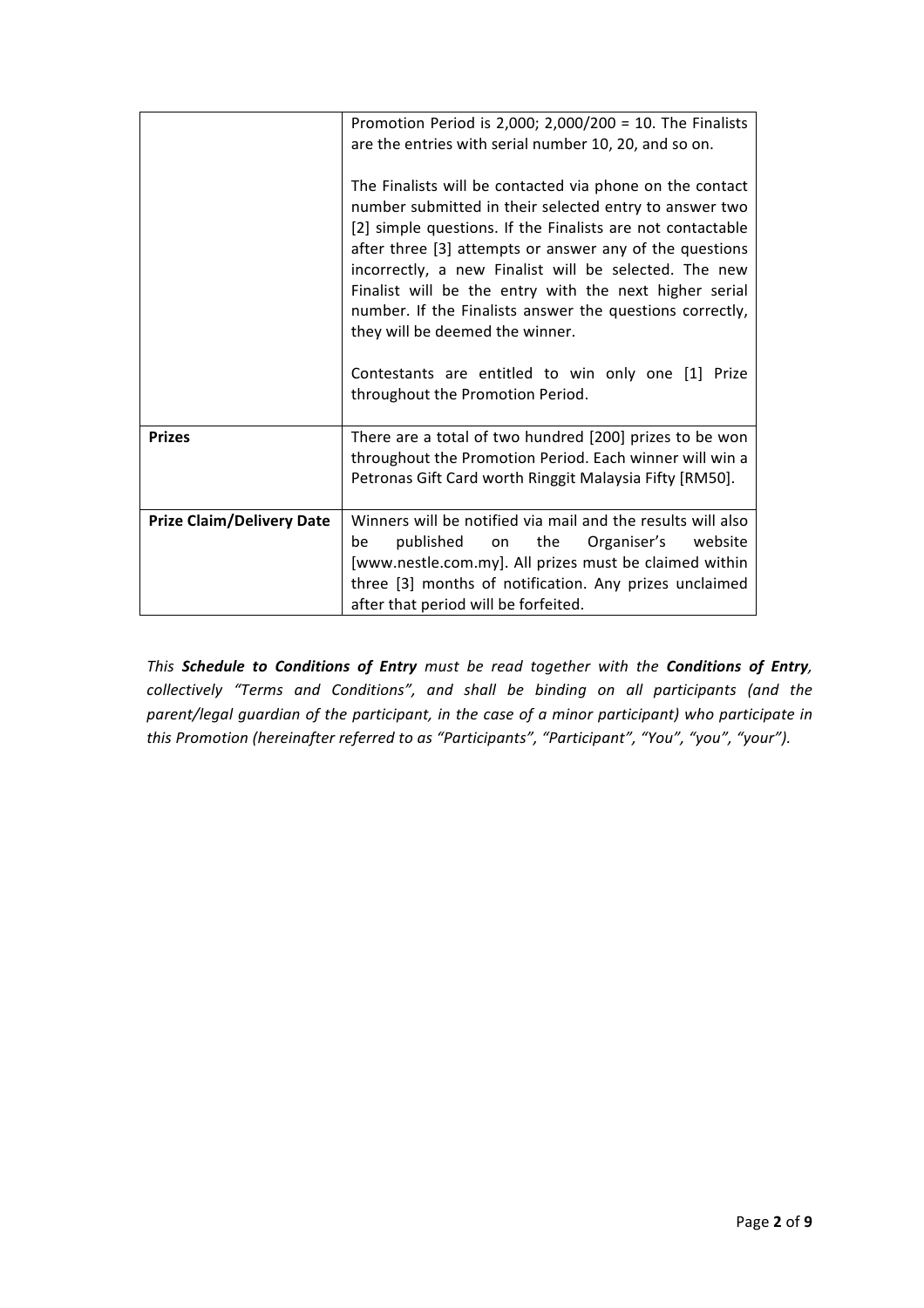#### **B: Conditions of Entry**

#### **1. Introduction**

- 1.1 This Conditions of Entry are to be read together with the Schedule to Conditions of Entry. To the extent that there is any inconsistency between the Conditions of Entry and the Schedule to Conditions of Entry, the Schedule to Conditions of Entry prevails. The Conditions of Entry and the Schedule to Condition of Entry shall collectively be referred to as the "Terms and Conditions". Each capitalized term not otherwise defined herein shall have the meaning ascribed to such term in the Schedule to Conditions of Entry. Defined terms will be used singular or plural as the case may be.
- 1.2 The Organiser reserves the right in its sole discretion, without prior notice, and without any liability to any person, at any time to change the Terms and Conditions including to change the Promotion Period, make Prize substitutions, cancel, terminate or suspend the Promotion in whole or in part. In the event of any changes to the Terms and Conditions, Participants agree that their continued participation in the Promotion will constitute their acceptance of the Terms and Conditions (as changed).
- 1.3 The Organiser's decision on all matters relating to the Promotion including judging and selection of winners will be final, binding and conclusive on all Participants, and no correspondence or appeals will be entertained.

#### **2. Promotion Entries**

- 2.1 By submitting an entry to the Promotion, Participants are deemed to have understood and agreed to be bound by the Terms and Conditions.
- 2.2 All costs and expenses incurred and/or arising from the participation in the Promotion, including without limitation, telecommunications, network, Short Messaging Services, postal and all such other charges and out-of-pocket expenses as may be incurred by a Participant during or in connection with the Promotion shall be borne by the Participant.
- 2.4 Proof of submission of an entry is not proof of receipt, and the Organiser shall not be liable for any delay, lost, damaged and/or non-receipt of submissions. The Organiser is not responsible for any error, omission, interruption, deletion, defect, delay in operation or transmission, communications line failure, theft or destruction, unauthorized access to, or alteration of, user or member communications, or any problems or technical malfunction of our telecommunications network or lines, computer online systems, servers or providers, computer equipment, software, failure of e-mail or players on account of technical problems or traffic congestion on the Internet.

## **3. Eligibility**

3.1 Where the eligibility age prescribed in the Schedule to Conditions of Entry is below the age of eighteen (18), Participants are required to obtain the written consent (in such form as may be prescribed by the Organiser), from their parents/legal guardians before participating in the Promotion and submitting any personal information.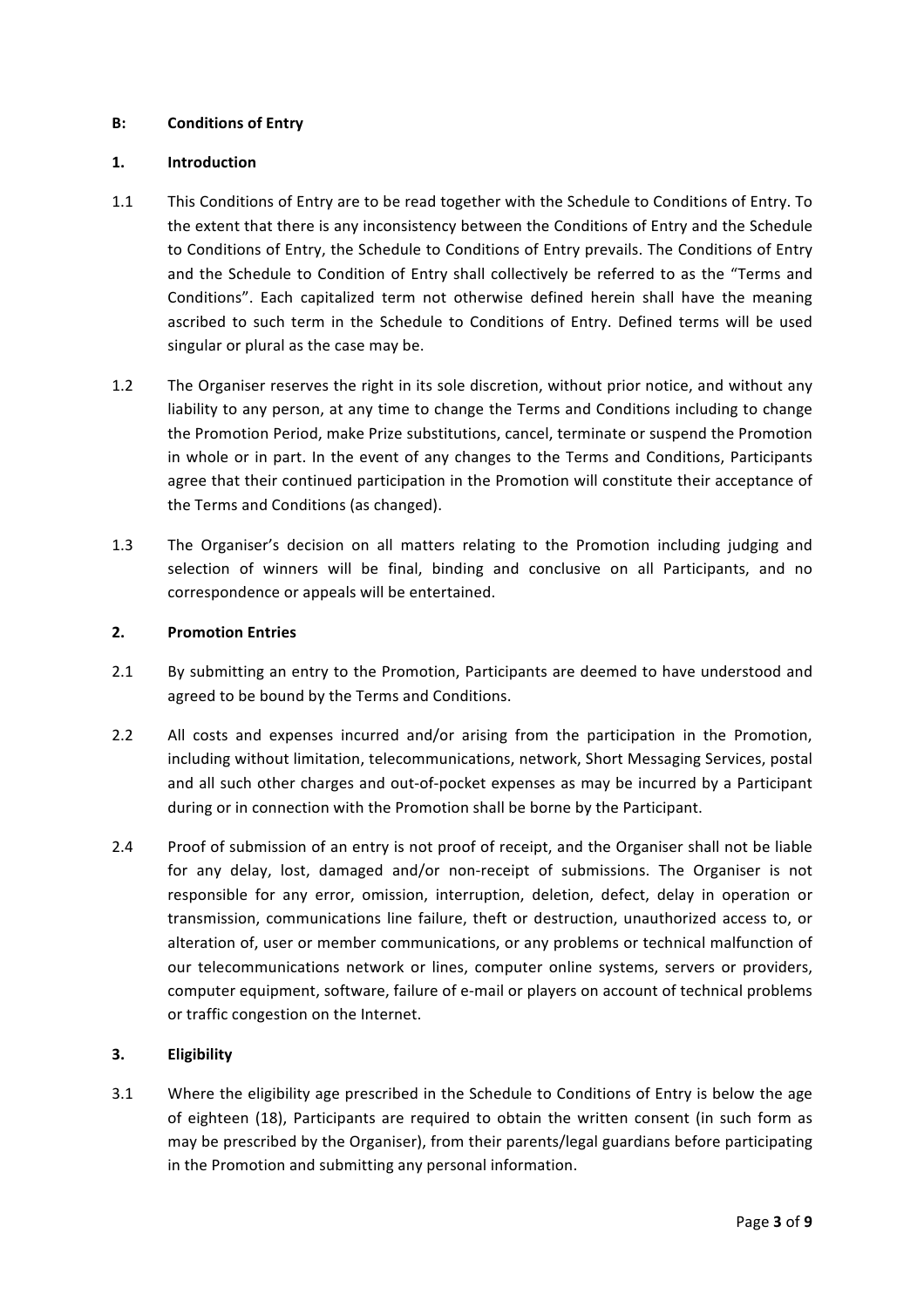3.2 The Organiser may require a Participant to provide proof of eligibility to participate in the Promotion including without limitation, identification documents, and the written consent of parents/legal guardians in the case of Participants below the age of eighteen (18) years.

#### **4. Ineligibility**

The following groups of persons shall not be eligible to participate in the Promotion:

- (a) Employees of the Organiser and its group of companies and their immediate family members (spouse, children, parents, siblings, and their spouses); and
- (b) Employees of the Organiser's agencies associated with the Promotion and their immediate families (spouse, children, parents, siblings, and their spouses).

#### **4. Disqualification**

- 5.1 The following entries will be disqualified:
	- (b) unclear, incomplete, duplicate, copies, illegible or incorrect entries; and/or
	- (b) entries that violate the Terms and Conditions, any applicable laws and/or regulations.
- 5.2 In addition, the Organiser reserves the right to disqualify any Participant that:
	- (a) undermines, has or attempted to undermine the operation of the Promotion by fraud, cheating or deception; and/or
	- (b) are not eligible or unable to provide proof of eligibility to participate in the Promotion for verification by Organiser when requested.
- 5.3 In the event of a disqualification after a Prize has been awarded, the Organiser reserves the right to demand for the return of the Prize or payment of its value from the disqualified Participant.

#### **6. Prizes**

- 6.1 The Organiser, its agents, sponsors and representatives shall have no liability to any Participant who defaults in collecting the Prizes in accordance with the Prize Claim/Delivery Date in any respect whatsoever. The Organiser reserves the right to determine how uncollected Prizes will be dealt with.
- 6.2 Prizes are strictly not transferable, assignable, exchangeable or redeemable by the Participant in any other form or manner other than that specified by the Organiser.
- 6.3 Any additional costs not specifically stated in the Schedule to Conditions of Entry in relation to a Prize shall be the responsibility of the Winner.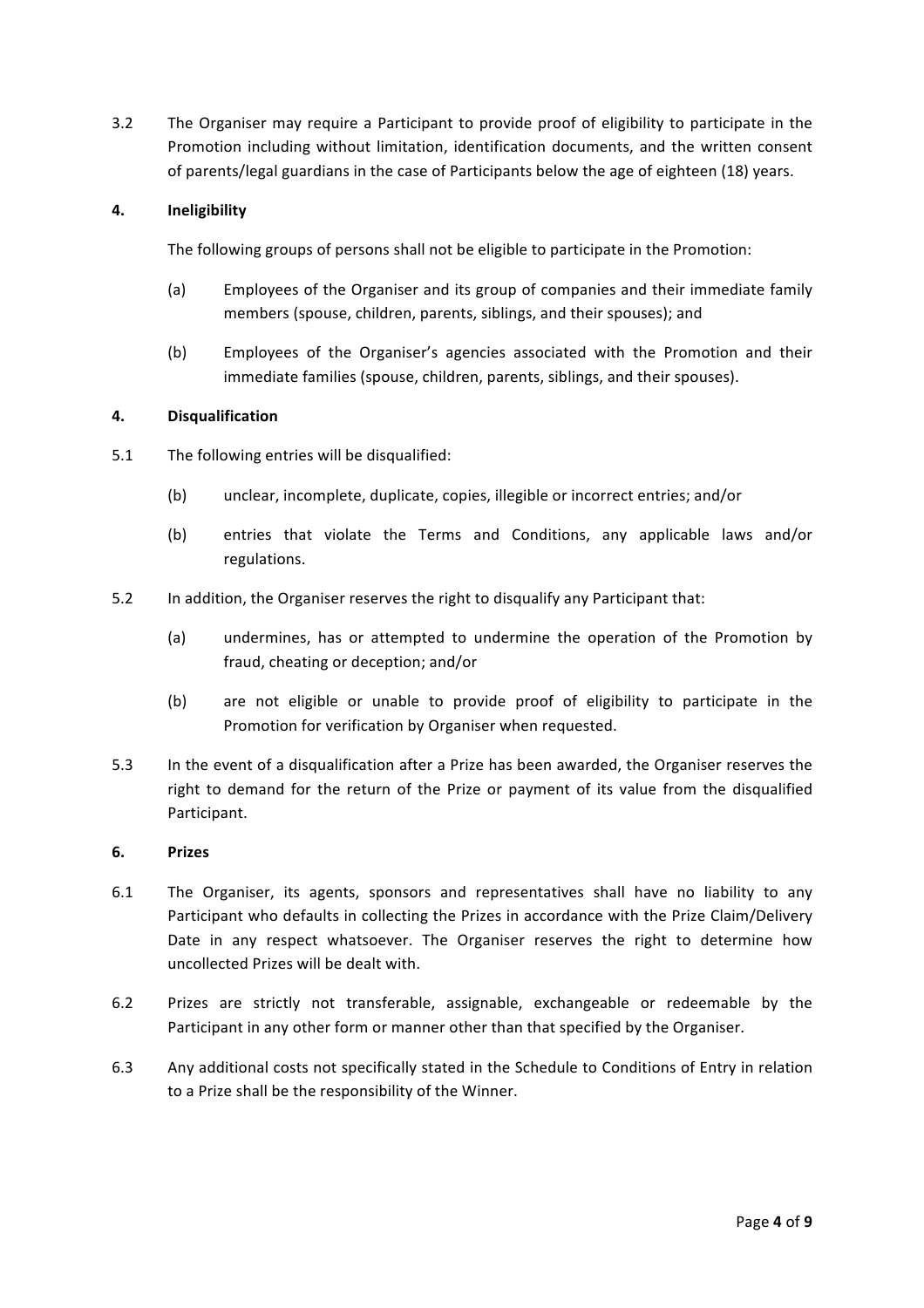6.4 All Prizes must be taken according to the terms and conditions of the Organiser, its agent. sponsor or third party providing the Prizes.

#### (a) **Tickets to an Event:**

The Organiser is not liable for any cancellation or re-scheduling that may prevent a Prize fulfilment. Tickets can only be used on the date(s) specified on the ticket.

### (b) **Travel/Holiday Prizes**:

If travel is offered as a Prize, flights and accommodation are subject to availability at time of booking. The Prize must be taken in accordance with the dates and destinations specified by the Organiser, its agent or sponsors. Additional spending money, meals, taxes, valid passports, visas, transport to  $\&$  from departure point additional transfers, insurance & all other ancillary costs not specifically stated in the Schedule to Conditions of Entry are the responsibility of the Winner.

- 6.5 Prize(s) are given out on an "as it is" basis. The Prize shall be used/taken entirely at the risk of the Participants and the Organiser excludes all warranties and liabilities in connection with the Prize to the fullest extent permitted by law.
- 6.6 Prizes must be claimed in person unless the Organiser prescribes other modes of collection.
- 6.7 Where a Participant is under the age of 18 years of age and is declared a Prize winner, the Participant must be accompanied by their parent/legal guardian throughout the Prize fulfilment.

#### **7. Publicity**

The Organiser may use a Participant's entry including without limitation, photos, drawings, text, and any other content or information submitted for purposes of the Promotion (collectively the "Materials"), and the Participant's name, and/or likeness, for advertising, publicity and promotion of any goods or services of the Organiser, for an unlimited time throughout the world without compensation, and in any media. The Participant shall do all things necessary to give effect to this if requested by the Organiser.

#### **8. Intellectual Property Rights**

The Participant agrees that all intellectual property rights in any contents and/or materials submitted, made or created by the Participant in connection with the Promotion and any derivative works arising therefrom will perpetually and unconditionally be vested in, assigned to and owned by the Organiser. The Organiser has the right to use and modify such materials or works in any way it deems fit without compensation to the Participant and the Participant waives all rights he or she may have in such materials or works.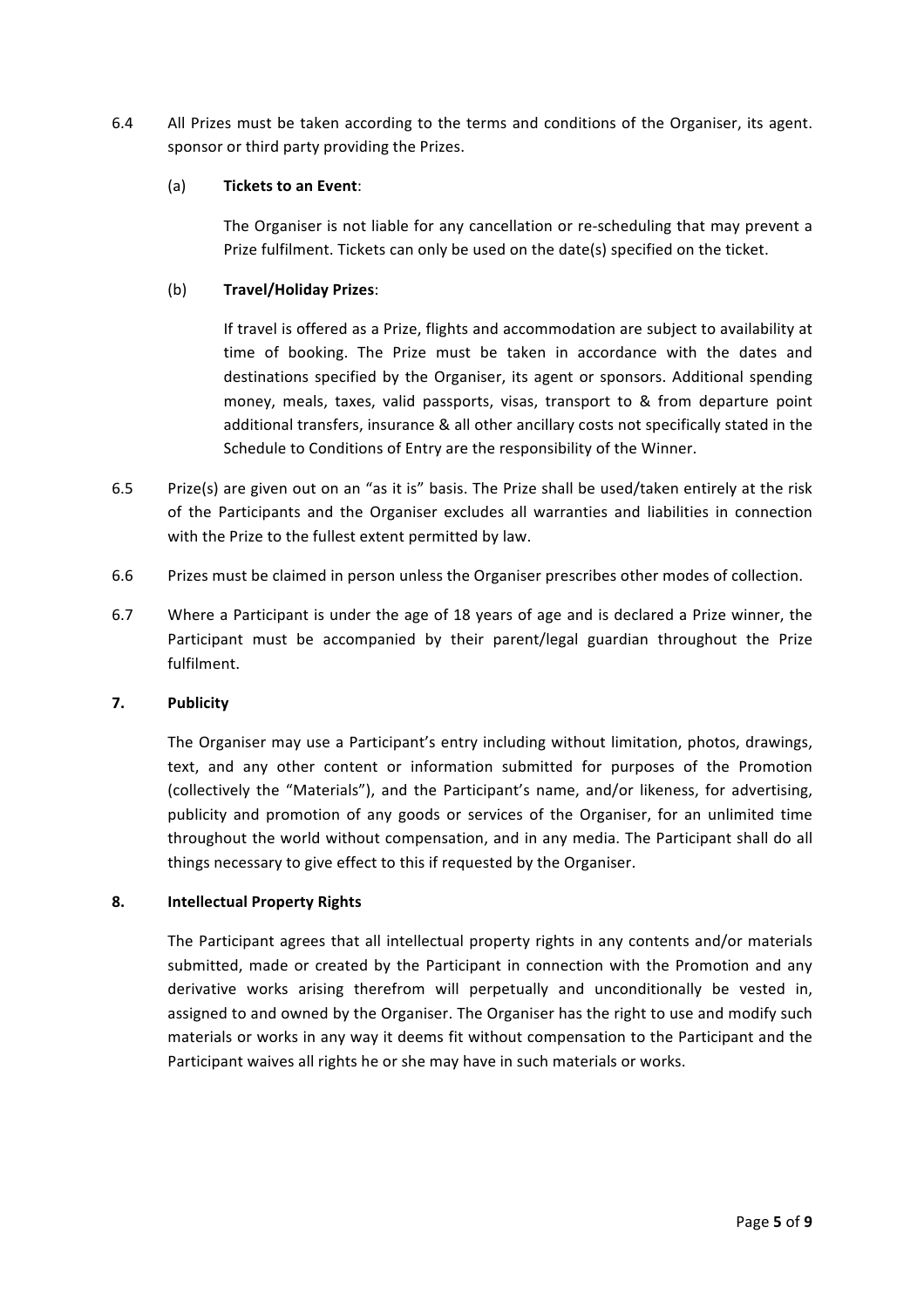#### **9. Indemnity**

Each Participant agrees to indemnify, release and hold harmless each of the Organiser, its holding, subsidiary or related companies as defined in the Companies Act 2016 ("Nestlé Malaysia Group"), directors, officers, employees, agents, sponsors and/or representatives against any and all losses, rights, claims, actions and damages (including special, indirect and consequential damages) arising from or incurred as a result of the Participant's participation in the Promotion, acceptance of any Prize, and/or the use of the Participant's entry and/or likeness in connection with the Promotion or violation of the Terms and Conditions,

#### **10. Limitation of Liability**

- 10.1 The Participant's participation in the Promotion shall be at the Participant's own risk.
- 10.2 The Organiser, Nestlé Malaysia Group, its, directors, officers, employees, agents, sponsors and/or representatives shall not be liable to any Participant in respect of any loss or damage whatsoever which is suffered, including but not limited to indirect or consequential loss, or for personal injury suffered or sustained by the Participant arising out of or in connection with the participation by the Participant in the Promotion, as well as the redemption and/or utilisation of any Prize won.

#### **11. General**

- 11.1 The Organiser, its agents, sponsors and/or representatives shall not be liable to perform any of their obligations in respect of the Promotion and the Terms and Conditions where they are unable to do so as a result of circumstances beyond their control and shall not be liable to compensate the Participants in any manner whatsoever in such circumstances.
- 11.2 Any names, trademarks or logos used and or reproduced in any materials (including marketing and promotional materials) in connection with this Promotion, in particular that relates to the Prize, are the properties of their respective owners. This Promotion and the Organiser are not affiliated with, or endorsed or sponsored by, the relevant owners, unless otherwise communicated, and such owners are not part of the Organiser's group of companies
- 11.3 The Participants shall not be entitled to assign any of the rights or sub-contract any of the obligations herein. The Organiser shall be entitled to assign or sub-license the whole or any part of its rights hereunder to any third party as may be determined by the Organiser.
- 12.4 The invalidity, illegality or unenforceability of any terms hereunder shall not affect or impair the continuation in force of the remainder of the Terms and Conditions of the Promotion.
- 12.5 Where the Terms and Conditions of the Promotion is prepared in English and any other language(s) in the event of any inconsistency between the English language and the other language(s), the English language version shall prevail and govern in all respects.
- 12.6 The Terms and Conditions of the Contest shall be construed, governed and interpreted in accordance the laws of Malaysia.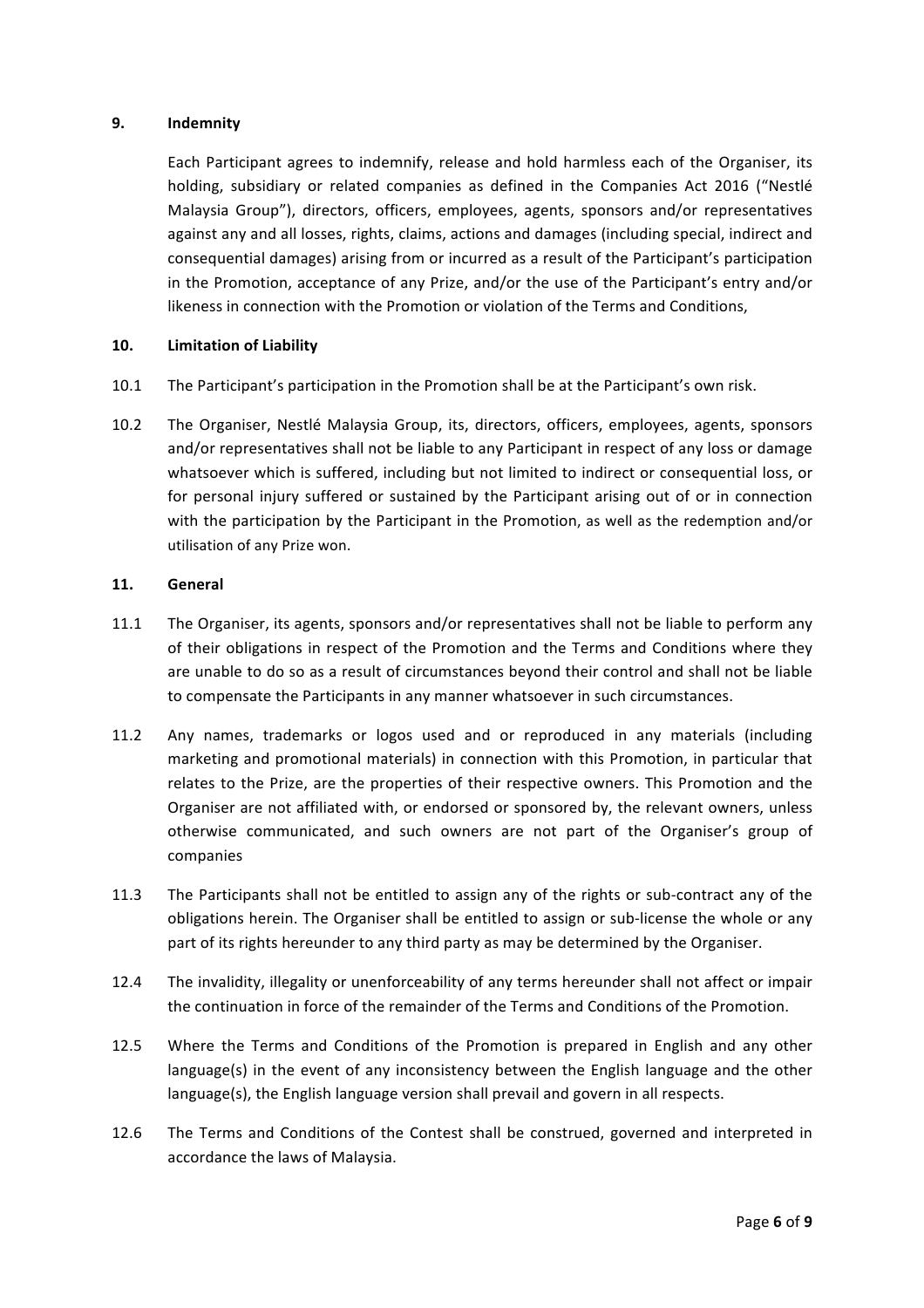#### **12. Privacy Notice**

- 12.1 By participating in the **Contest**, You consent for Nestlé Products Sdn. Bhd. and any of its holding, subsidiary or related companies as defined in the Companies Act 2016 ("Nestlé Malaysia Group") and service providers, agents and contractors who provide administrative and business support to us and act on our behalf ("Authorised Third Parties") (collectively "Organiser", "us", "we" or "our") to process your personal information provided in the contest entry for purposes of the **Contest**. This includes disclosing your name to the general public when you become a winner in a contest or participate in our events by publishing your name, photographs and other personal information without compensation for advertising and publicity purposes.
- 12.2 The Organiser may also use your personal information for purposes of contacting and sending to you marketing and promotional information or materials about our products, services, samples, any promotions, events or contests organised by the Organiser. Please indicate your option on the form if you agree to the use of your personal information for this purpose.
- 12.3 In the event that you agree to share and disclose personal information of a person whom you intend to refer to the Organiser, you acknowledge that you have obtained the consent of that person to share and disclose his/her personal information to us and to being contacted by us.
- 12.4 In respect of minors or individuals not legally competent to give consent, you confirm that they have appointed you to act for them and, to consent on their behalf to the processing of their personal information in accordance with this privacy notice.
- 12.5 At times the Organiser may retain Authorised Third Parties to process your personal information. All such Authorised Third Parties are contractually bound to take reasonable measures to keep information secure and not to use your personal information in any way other than that which is specified here and in our privacy policy at http://www.nestle.com.my/info/privacy\_policy.
- 12.6 The Organiser is a global company and your personal information may be transferred across borders. The Organiser will ensure that the country your data is transferred to has a similar or equivalent personal information protection laws in place, as set out in our privacy policy at http://www.nestle.com.my/info/privacy\_policy.
- 12.7 To the extent that the applicable law allows, you have the right to request for access to, request for a copy of, request to update or correct, your personal information held by us.

All your written requests or queries should be addressed to:

**Contact: Personal Data Protection Officer**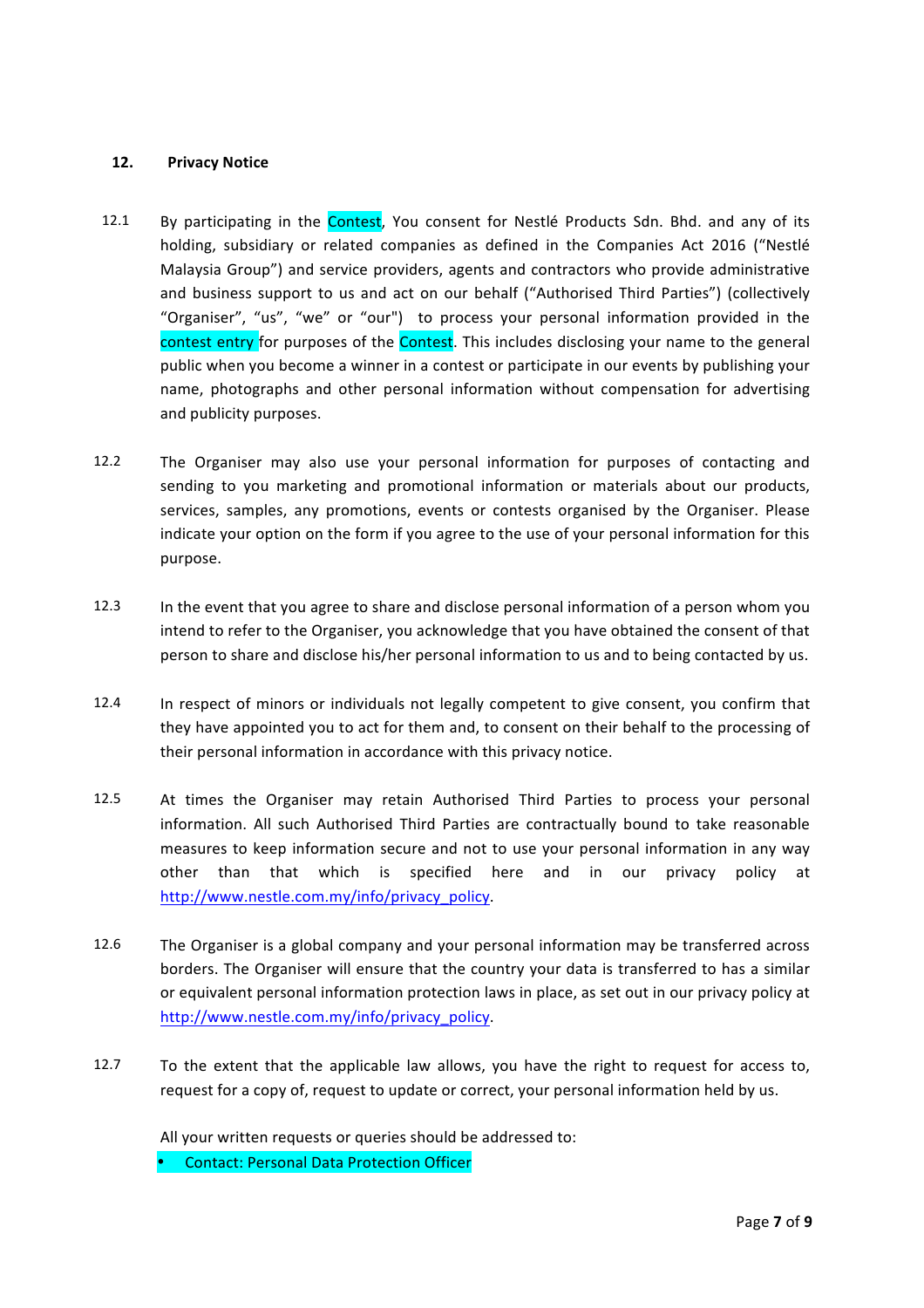• Address: Nestlé Products Sdn. Bhd., 22-1, 22nd Floor, Menara Surian, No. 1, Jalan PJU 7/3, Mutiara Damansara 47810, Petaling Jaya, Selangor.

Or 

• Web Form : https://www.nestle.com.my/contactus

Or 

- Call us: 1-800-88-3433
- 12.8 Please note the Organiser requires your personal information in order to process your participation in the Contest, without which we will not be able to process your application.
- 12.9 For a more detailed description of our privacy practices, please refer to our Privacy Policy at http://www.nestle.com.my/info/privacy\_policy. We reserve the right to update and amend this privacy notice or our privacy policy from time to time.

#### **Notis Privasi**

- 12.11 Dengan menyertai Peraduan ini, anda telah bersetuju untuk Nestlé Products Sdn. Bhd. dan mana-mana syarikat pegangan, subsidiari atau berkaitannya sebagaimana yang ditakrifkan dalam Akta Syarikat 2016 ("Kumpulan Nestlé Malaysia") dan pembekal-pembekal perkhidmatan, ejen-ejen dan kontraktor-kontraktor yang memberikan sokongan pentadbiran dan perniagaan kepada kami dan bertindak bagi pihak kami ("Pihak-Pihak Ketiga Lantikan") (secara kolektif "Penganjur" atau "kami") memproses maklumat peribadi anda yang dikemukakan dalam borang penyertaan/ atas talian bagi tujuan Peraduan ini. Ini termasuk mendedahkan nama anda kepada masyarakat umum apabila anda menjadi pemenang dalam sesuatu pertandingan atau menyertai acara kami dengan menerbitkan nama, gambar-gambar dan lain-lain maklumat peribadi anda tanpa pampasan untuk tujuan pengiklanan dan publisiti.
- 12.12 Penganjur juga boleh menggunakan maklumat peribadi anda bagi tujuan menghubungi dan menghantar maklumat atau bahan-bahan pemasaran dan promosi mengenai produk kami, perkhidmatan, sampel, apa-apa promosi, acara atau pertandingan yang dianjurkan oleh Penganjur. Sila nyatakan pilihan anda pada borang sekiranya anda bersetuju kepada penggunaan maklumat peribadi anda bagi tujuan ini.
- 12.13 Sekiranya anda bersetuju untuk berkongsi dan mendedahkan maklumat peribadi seseorang yang anda berhasrat untuk merujuk kepada Penganjur, anda mengakui bahawa anda telah mendapatkan persetujuan daripada individu tersebut untuk berkongsi dan mendedahkan maklumat peribadinya kepada kami dan untuk dihubungi oleh kami.
- 12.14 Berkenaan dengan golongan bawah umur atau individu-individu yang tidak layak di bawah undang-undang untuk memberi kebenaran, anda mengesahkan bahawa mereka telah melantik anda untuk bertindak bagi pihak mereka dan untuk bersetuju bagi pihak mereka kepada pemprosesan maklumat peribadi mereka selaras dengan Notis Privasi ini.